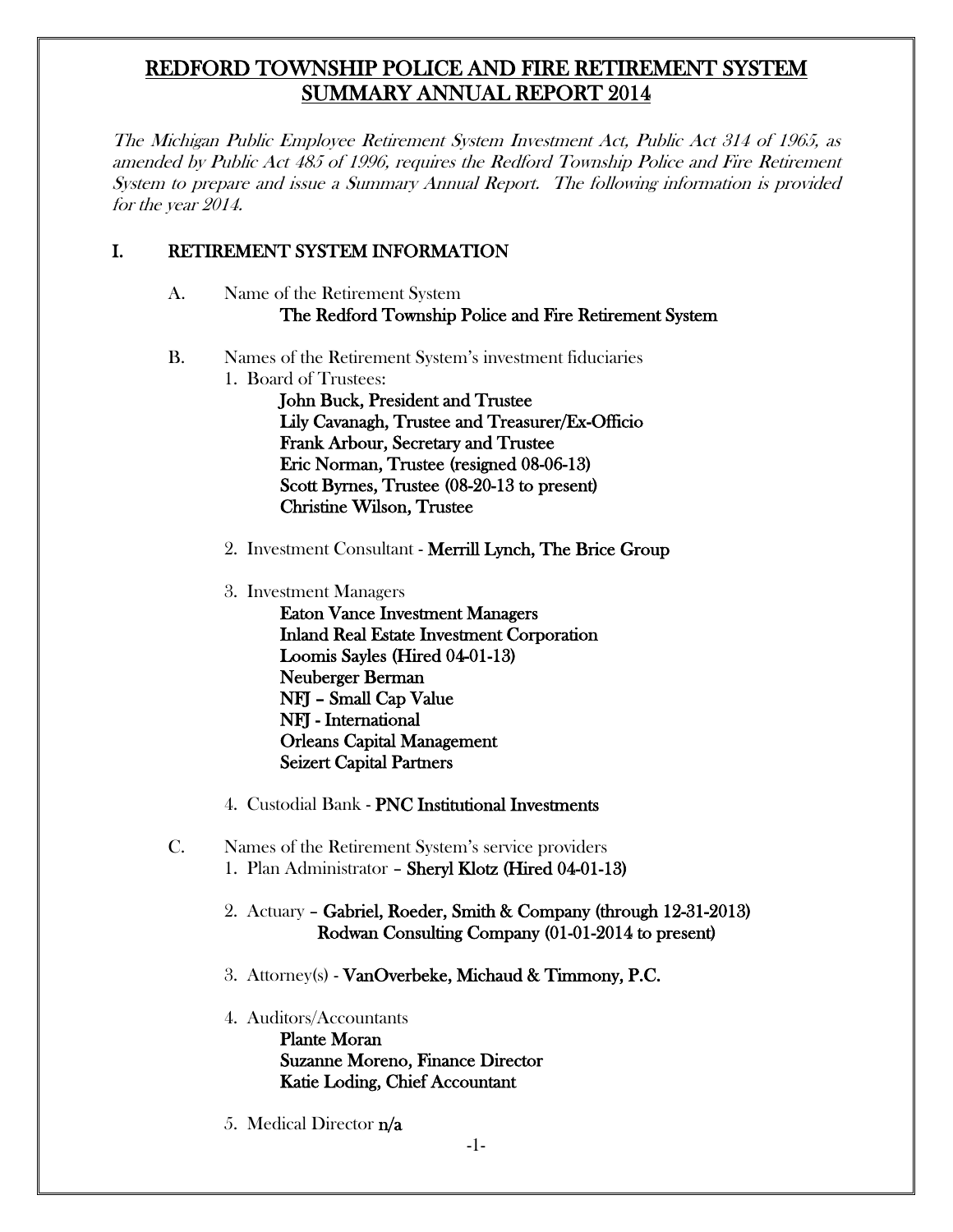### II. ASSET/INVESTMENT INFORMATION

- A. Assets and Liabilities Assets =  $$67,919,650$  Liabilities =  $$4,313,414$ 1. including changes in net plan assets on a plan-year basis: Net change \$3,018,482
- B. Investment Performance

1. net of fees on a rolling calendar year basis for the prior 1, 3, 5, 7 and 10 years  $1 - 13.24$ ;  $3 - 6.80$ ;  $5 - 11.55$ ;  $7 - 4.87$ ;  $10 - 5.91$ The reported returns are a combination of net and gross of fee returns for the investment managers; fee information for several of the investment managers was not available. Prior to 1/1/15 the returns were calculated by our prior consulting firm and we cannot attest to their methodology.

- C. Expenditures (GASB compliant)
	- 1. Administrative \$55,934
	- 2. Investment
		- a. including soft dollars (\$401,385)
	- 3. Professional Training/Education
		- a. including travel \$4,125

## III. ACTUARIAL INFORMATION

- A. Membership
	- 1. active members 95
	- 2. retirees/beneficiaries 161
	- 3. open/closed Plan **Open**

#### B. Benefits

- 1. average annual retirement allowance \$42,215
- 2. total annual retirement allowances being paid \$6,796,631
- C. Contributions
	- 1. valuation payroll \$6,182,760
	- 2. employer's normal cost of benefits as a percentage of valuation payroll 19.98%
	- 3. employer's total contribution rate as a percentage of valuation payroll 64.10%
	- 4. weighted average of member contributions 0.47%
	- 5. confirmation that the Retirement System provides for the payment of the required employer contribution and that the Retirement System has received said required employer contribution: The Board of Trustees of the Redford Township Police and Fire Retirement System hereby confirms that the Retirement System provides for the payment of the required employer contribution and further confirms that the Retirement System received the required employer contribution on March 27, 2015 in the amount of \$4,560,754.
- D. Assumptions
	- 1. assumed rate of investment return 7.5%
	- 2. assumed rate of long-term wage inflation 4.5%
	- 3. smoothing method used to determine the funding value of assets 4-year